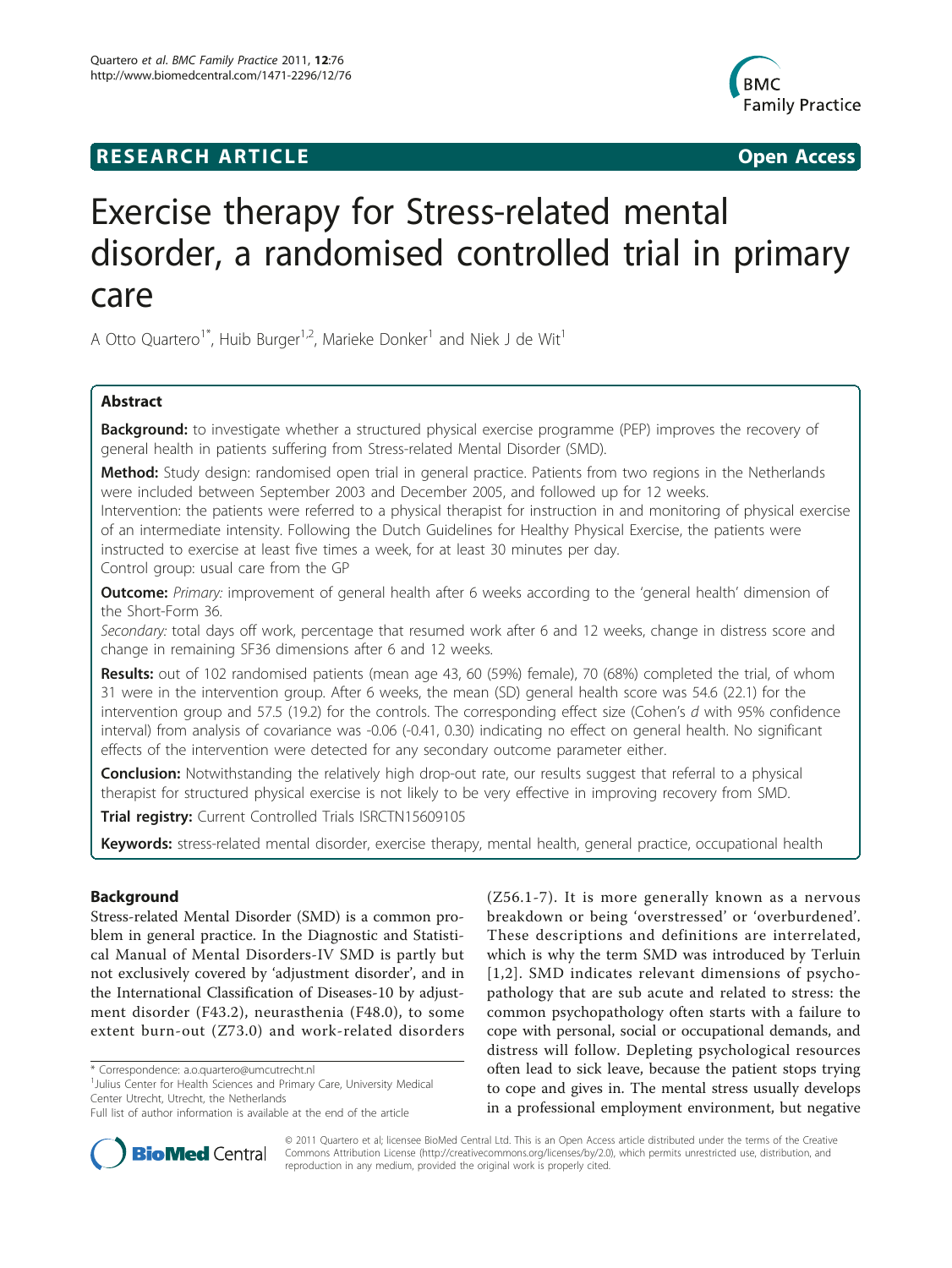personal circumstances and major life events can also contribute to it. On the other hand, coping skills, social support and personality factors also play a part. SMD is diagnosed when a patient experiences a significant impairment of personal, social or professional function. SMD causes a significant reduction in quality of life and induces substantial sick leave. In the Netherlands, the incidence of this condition is 12/1000/year, meaning one new patient every two weeks in an average general practice [\[3,4](#page-7-0)]. Most patients with this disorder (85%) are adults with a paid job [\[2](#page-7-0)]. The social implication of this condition is major: 50% of patients take sick leave even before the first visit to the GP. There is a risk of permanent functional impairment due to the development of anxiety disorder, somatisation or a depressive disorder. In the present situation, only 38% of patients have recovered after one month and 59% after 6 months [\[2](#page-7-0)]. For these reasons, SMD is a relevant health problem both in quantitative and qualitative terms. The treatment goal for patients with SMD is recovery of perceived health, with a focus on retrieving control at the cognitive and emotional levels, and on relieving distress. To achieve these goals, the General Practitioner (GP) generally offers supportive consultations in line with the professional recommendations of the Dutch College for General Practice [\[5](#page-7-0)]. Together, the GP and patient analyse the distressing factors and explore potential solutions ('care as usual') [\[6\]](#page-7-0).

In these supportive consultations the GP advises relaxation and a break from stressful situations, encourages daily activities and suggests creating emotional distance from work. In due course, some patients will be referred to a social worker or a first-line psychologist.

However, there is little scientific evidence as to the effectiveness of therapies for SMD. There is no evidence for the effectiveness of pharmacological treatments. When the symptoms of anxiety or depression obstruct recovery, benzodiazepines or antidepressants may be required [\[6](#page-7-0)].

Terluin et al. published a systematic review of various therapies for patients with SMD. This review demonstrates that non-medical interventions of a short duration aimed at physical activity can have a positive effect on role functioning [[6\]](#page-7-0). In patients with depressive disorders, physical exercise has been shown to have a positive effect on recovery and may prevent relapses [[7,8](#page-7-0)]. Furthermore, in persons without clinically diagnosed depression physical activity improves mood, reduces anxiety and increases stress-resistance and self-reported health [[9](#page-7-0)]. For the GP, the initiation and monitoring of physical activity in patients with SMD is probably less difficult than for other caregivers, as he or she has a good understanding of the patient's general health and social environment and is familiar with the local sports facilities. In addition, access to a GP for monitoring progress and development is easy and inexpensive. For the patient, increased physical activity stimulates healthimproving behaviour that may contribute to an early recovery. However, the evidence for a beneficial effect of physical exercise in SMD is lacking.

Our hypothesis was that the referral to a structured physical exercise programme of patients with SMD would enhance their recovery within 6-12 weeks. We report the results of a primary care-based, randomised trial analysing the effectiveness of a structured programme of physical activity in improving the general health of patients with SMD.

# Methods

# **Design**

Randomised, open, general practice-based pragmatic clinical trial.

# Ethical aspects

The Medical Ethic Review Board of the University Medical Centre of Utrecht approved the study.

# **Patients**

Patients with SMD were selected in a stepwise manner from 23 participating primary care practices in two provinces in the middle and east of the Netherlands. GPs were invited to participate without any exclusion criteria. Selections were made from the GP's electronic files. Patients with SMD who were between 18 and 65 years were eligible. Exclusion criteria were active depression (i.e. receiving any form of therapy), anxiety disorder, drug addiction or other major psychiatric diagnoses on axis I of DSM-IV. There was no medical restriction for participation, nor were more active patients, as assessed by the physical therapist, excluded.

# Procedure

In the first phase, patients who visited the surgery within the last four weeks with a diagnosis in the mental health dimension (code P) of the International Classification of Primary Care (ICPC) were identified in the electronic medical files of the participating practices. An additional search was carried out on text words linked to SMD. Along with an introductory letter from their GP, these patients also received a screening list for SMD, which was specifically developed for this study. It comprised three questions: have you suffered from worrying, have you suffered from listlessness or have you suffered from tenseness in the past week? The answer categories were 'no' (code 0), 'sometimes' (code 1) or 'often' (code 2). The patients calculated their own scores; the screening test was considered positive if they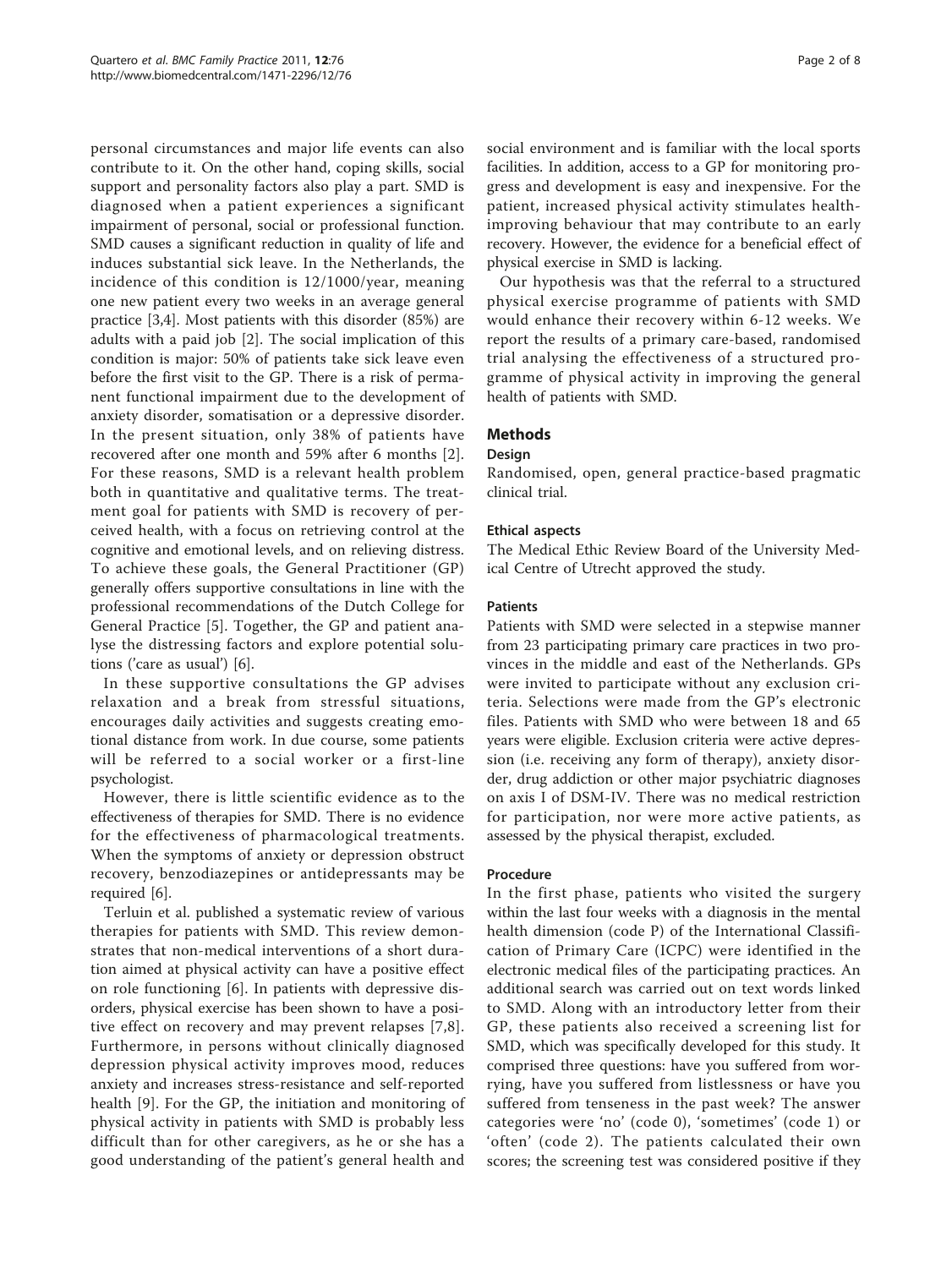had score > 3. In a pilot study score > 3 was demonstrated to rule in SMD with 85% sensitivity and 96% specificity (Terluin, personal communications). Patients with a positive score were eligible for the study and were invited in writing to participate. They received full information about the study and were asked to complete the Informed Consent forms. If they did not reply within two weeks they were approached by telephone.

The patients were randomised using a computer-generated list available at the trial unit of the University Medical Center Utrecht as soon as the informed consent forms were received. The treatment allocation was concealed as follows: the person who generated the randomisation list and reported the allocation codes to the researcher was not involved in determining patients' eligibility or any other aspect of the conduct of this study. He was instructed to assign patients in sequence. Furthermore, the fixed block size of four was unknown to the researchers.

### Intervention

The patients were randomised either to intervention or to care as usual. The patients in the intervention group were referred to cooperating physical therapists, who designed an individually structured physical exercise programme (PEP) based on the Dutch Standard for Healthy Exercise. This comprises moderate intensive exercise on at least five days a week for at least 30 minutes [[10\]](#page-7-0). Moderate exercise is defined as between 50 and 85% of maximal individual exercise as estimated on the basis of age and gender. Examples of activities include walking, swimming or cycling; the national standard is based on international research and guidelines [[11,12\]](#page-7-0). The therapist instructed the patient on the level of perceived exertion. The therapists were instructed to monitor the exercise programme with the patient for 12 weeks following a preset schedule. The patient visited the physical therapist eight times: twice in the first week, once a week in weeks 2-6 and in the remaining weeks once or twice per three weeks. We obtained no reports from the therapists as to how the exercise was done, nor about what the content of the monitoring visits was. The therapists were instructed in writing and by telephone, but received no further training; nor were they supervised.

In the control group the patients received usual care from their GP, i.e. supportive and explorative consultations, with pharmacotherapy if indicated.

#### Outcome

The primary outcome was the difference in change in general health 6 weeks after inclusion in the study. The secondary outcomes were total days off work, percentage that resumed work after 6 and 12 weeks, change in

distress score and change in the dimensions of mental health, social health and role functioning after 6 and 12 weeks

#### Measurements

General health, social functioning and mental health are most affected in SMD [[1](#page-7-0)].

For the primary outcome we selected the general health dimension of the SF-36. The general health dimension comes close to what GPs consider 'health in general terms' [[13,14](#page-7-0)].

The SF-36 is a validated instrument that measures eight dimensions of quality of life based on self-report. We used the standard four-week recall version. The SF-36 scores from 0 to 100, with 100 indicating the optimal health dimension. It is a well-known, internationally accepted instrument to measure quality of life; the general health dimension comes close to what GPs consider 'health in general terms' [\[13,14\]](#page-7-0).

We used the four-dimensional symptom questionnaire (4DSQ) to differentiate distress in SMD patients from depression, anxiety and somatisation. The 4DSQ comprises 50 questions on a four-point Likert scale. It was developed and validated in Dutch general practice and measures four dimensions of psychopathology: distress, depression, anxiety and somatisation. Distress is the dimension that is expected to be abnormal in SMD patients. The scale is self-reported and can be used for research as well as for clinical practice in patients from 15 years of age [[1\]](#page-7-0). All questionnaires were completed on paper by the patients and returned by post.

#### Sample size

In view of the substantial burden on the patient of our intervention we decided that only moderate to large effect sizes (Cohen's  $d$  in the range 0.5 up to 1.0) would be of clinical interest [\[15](#page-7-0)]. Moderate to large effect sizes for general health equate to the effect of recovering from depression or a sleeping disorder [[16](#page-7-0)]. Our sample size calculation was therefore based on an effect size of 0.75 (midpoint of 0.5 and 1.0) for the primary outcome, i.e. the SF-36 general health dimension at week 6. The standard deviation (SD) of this dimension of the SF-36 in the age range of 41 to 60 years was 20.6 according to data from a large general population sample [\[17](#page-7-0)]. With this value for the SD, an effect size of 0.75 corresponds to a 15-point difference between groups. To demonstrate such a difference with 90% power, an alpha value of 0.05 and equal allocation rates, 41 patients would be needed in each group. Assuming a 15% loss to followup rate, we had to include 48 patients per group. This rate was based on our experience.

We rated the distress of participants by using the distress score at baseline and at 6 and 12 weeks.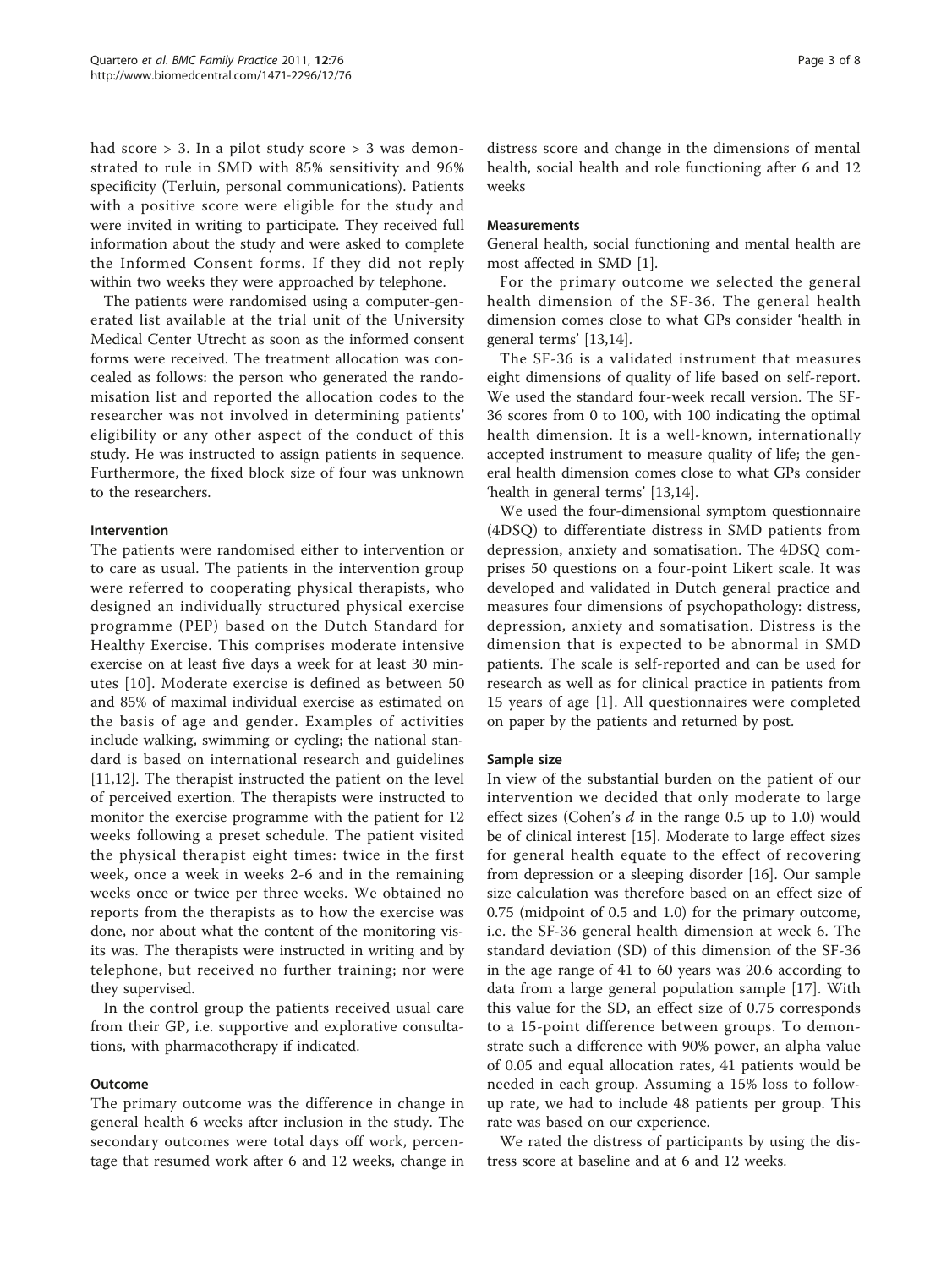We counted the percentage of weekly self-reported hours off duty in both groups to estimate the economic effect of the intervention on the number of sick leave days.

#### Statistical analysis

The control and intervention groups were first compared for baseline characteristics. To prevent bias from missing values on the 4DSQ and the SF 36 at baseline  $(N = 102)$ , 6 weeks  $(N = 87)$  and 12 weeks  $(N = 70)$ , we performed a single imputation based on multiple linear regression. We then analysed the effectiveness of the physical activation programme at 6 weeks and 12 weeks on four dimensions of quality of life and four dimensions of psychopathology using analysis of covariance. This method is less sensitive to regression to the mean and has more statistical power than analysis of the difference of change in the outcome variable [[16](#page-7-0)]. In an additional analysis we adjusted for differences in baseline characteristics. For each analysis we calculated the effect size (Cohen's d). A level of significance (alpha) of 0.05 was used.

# Results

#### Patients

During the research period, 578 patients with a clinical suspicion of SMD from the participating practices were identified and invited to participate (see flow chart, Figure [1](#page-4-0)). Of these, 262 patients (45%) did not respond. Of the 316 patients (55%) who did return the screenings lists, 164 (28% of total) did not meet the inclusion criteria. Informed consent was given by 152 patients (27% of those approached). These patients were randomised and received the baseline questionnaires.

Of the 152 patients randomised, only 102 (67%) returned the forms with baseline data and entered the trial, 56 (37% of those randomised) in the control group and 46 (30% of those randomised) in the intervention group. The remaining 50 patients (33%) immediately dropped out after randomisation, did not return baseline data and abstained from participation.

Of the 102 patients who actually entered the trial, 87 (85%) reached the primary endpoint at 6 weeks, and 70 (68%) reached the secondary endpoint at 12 weeks. Reasons for drop-out after entry were various: development of depression  $(N = 2)$ , dissatisfaction with the physical exercise programme  $(N = 2)$ , loss of interest in the study ( $N = 3$ ), quick recovery from the SMD ( $N = 3$ ) and reason unknown  $(N = 5)$ 

#### Results

The demographic characteristics of the patients in the control group did not differ from those of the patients in the intervention group (table [1](#page-5-0)). The baseline scores for quality of life and 4DSQ scores for depression and distress in the two groups were similar; for anxiety and somatisation the 4DSQ levels were slightly higher in the intervention group (table [1](#page-5-0)).

#### Outcome

After 6 weeks there was no difference between the two groups in the change of the score on the SF 36 dimension general health (table [2,](#page-5-0) [3](#page-6-0), [4](#page-6-0)). In addition, the change in mental health, social health and role functioning did not differ between the control and the intervention group. The percentage of hours of work (table [5](#page-6-0)) and the distress score (table [6](#page-6-0)) at 6 weeks was similar in the two groups.

At 12 weeks we observed a significantly higher score in the control group for social functioning and for role functioning (score difference -9.5, 95% CI -18.6; -0.5 and -24.4, 95%CI -41.1,-7.8 respectively (table [2\)](#page-5-0)).

We did not detect any differences in change on general health, mental health score (table [2\)](#page-5-0), hours off work (table [5\)](#page-6-0) or distress score (table [6\)](#page-6-0).

Finally, in a multivariable analysis, after correction for baseline differences in distress score, SF 36 and 4DSQ scores, we could not identify statistical differences between the two groups in the scores on the general health, mental health, social functioning or role functioning dimensions of the SF36 score, neither at 6 weeks nor at 12 weeks, except for a small negative effect of the intervention on role functioning after 12 weeks (table [4](#page-6-0)).

#### Drop-outs

Of 578 eligible patients, only 152 gave informed consent and were randomised. Additionally, we had a high number of patients dropping out immediately after randomisation (33%, 50 out of 152 patients). Only 87 of the 102 remaining patients (57% of those randomised) reached the primary endpoint.

Those who had dropped out by week  $12 (N = 32)$  were remarkably similar to the completers as to baseline characteristics, except for the role functioning dimension of the SF-36 which showed a slightly lower score for the drop-outs compared with completers (15.8 vs. 25.0). This regarded the control group (28.8 vs. 11.11) more than the intervention group (22.0 vs. 20.6). However, none of the baseline differences were statistically significant. Unfortunately, we were unable to compare baseline data between participants and those 50 patients who immediately dropped out after randomisation because they failed to return the pertaining questionnaires. In addition, they did not provide reasons for dropout.

#### **Discussion**

We found no difference in change in general health perception between patients who were referred for a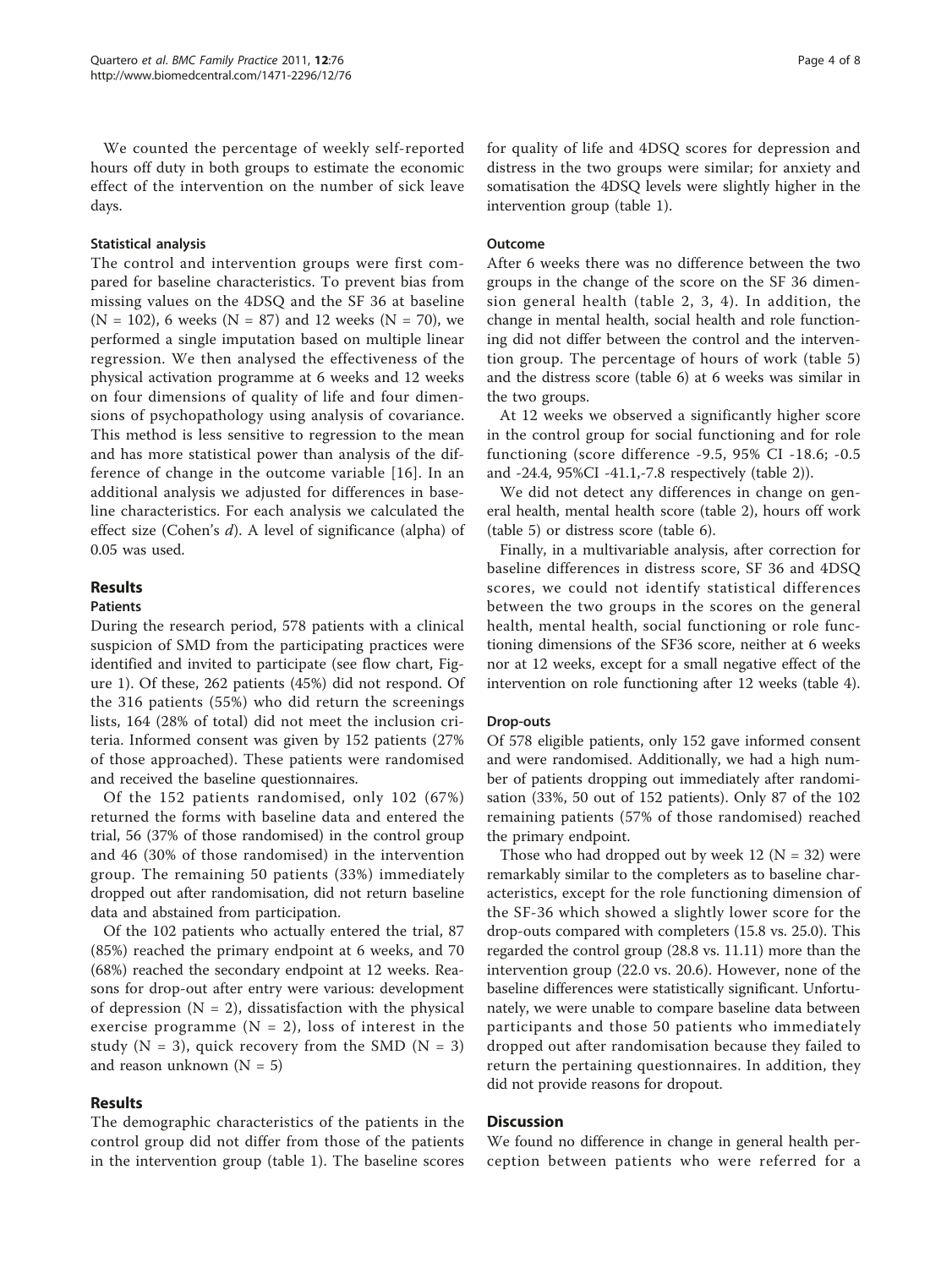<span id="page-4-0"></span>

structured physical exercise programme and those receiving care as usual, neither after 6 weeks nor after 12 weeks. Mental health perception and sick leave patterns in the two groups were similar. A slightly unfavourable effect of exercise on social functioning and on role functioning was observed in this patient group.

To our knowledge this is the first randomised clinical trial investigating the contribution of physical exercise to the recovery from stress-related mental disorder.

Although several studies have suggested that physical exercise may be beneficial to the speed of recovery of patients with depression and chronic fatigue disorder,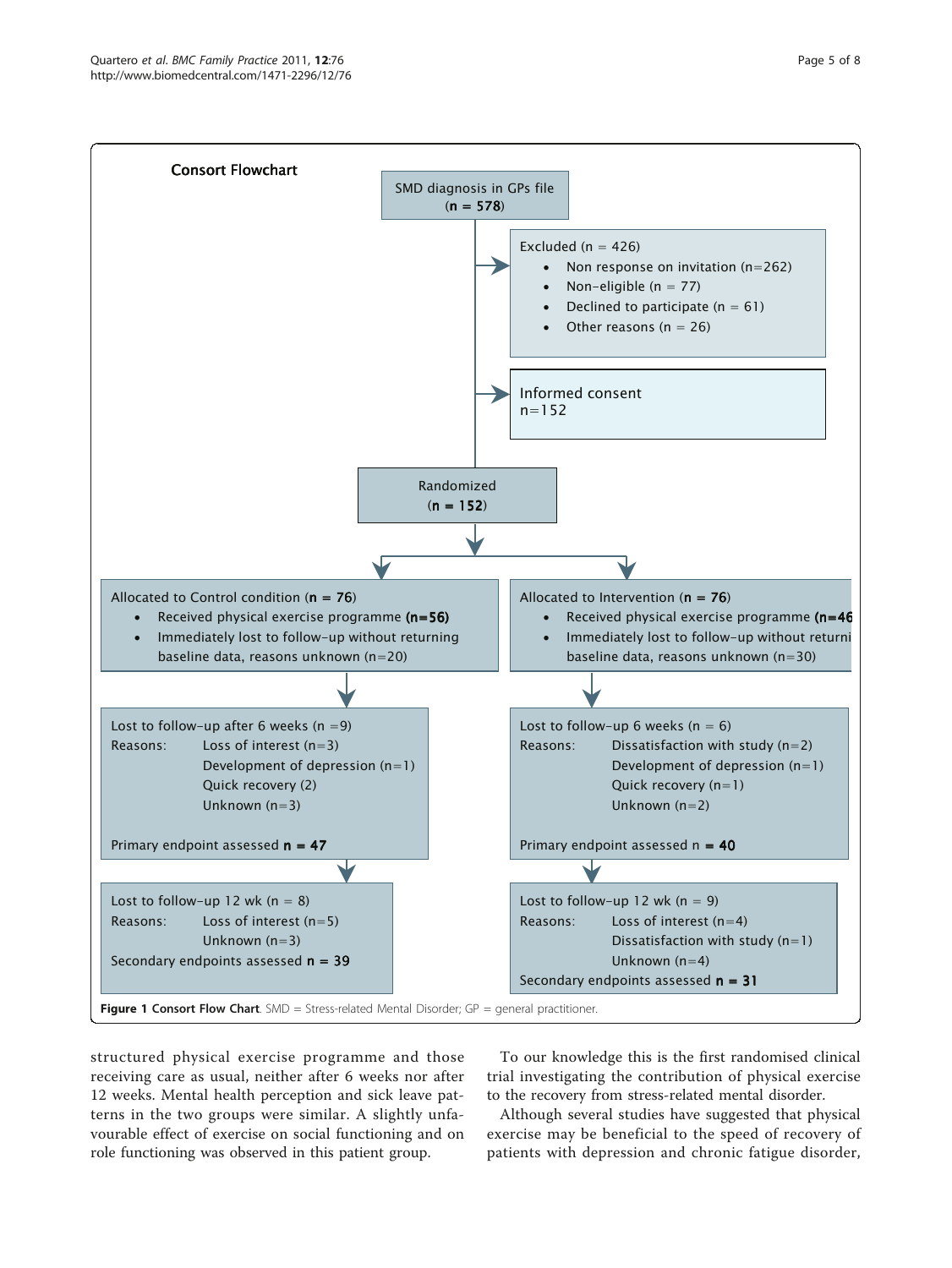#### <span id="page-5-0"></span>Table 1 Baseline characteristics

|                                 | <b>PEP</b><br>$(N = 46)$ | Care as usual<br>$(N = 56)$ | p value |
|---------------------------------|--------------------------|-----------------------------|---------|
| Demographics                    |                          |                             |         |
| Age in years (SD)               | 43.7(9.6)                | 42.5 (10.4)                 | 0.56    |
| % Female                        | 61                       | 57                          | 0.70    |
| Psychopathology (SD)            |                          |                             |         |
| <b>4DSO Distress dimension</b>  | 21.7(6.1)                | 19.7 (7.3)                  | 0.15    |
| 4DSQ Depression dimension       | 3.7(3.1)                 | 3.0(3.0)                    | 0.26    |
| 4DSQ Anxiety dimension          | 6.6(5.4)                 | 4.3(4.5)                    | 0.02    |
| 4DSO Somatisation dimension     | 13.3(6.5)                | 10.8(5.0)                   | 0.03    |
| Quality of life (SD)            |                          |                             |         |
| SF-36 score general health      | 49.9 (20.6)              | 53.7 (20.5)                 | 0.35    |
| <b>SF-36 Mental Health</b>      | 39.8 (18.4)              | 45.0 (17.7)                 | 0.14    |
| <b>SF-36 Social Functioning</b> | 47.4 (28.5)              | 48.3 (25.2)                 | 0.86    |
| SF-36 Role Functioning          | 21.0 (36.8)              | 23.4 (35.9)                 | 0.74    |

PEP = Physical Exercise Programme; 4DSQ = 4-dimensional symptom questionnaire; SF-36 = short form 36-item version; SD = standard deviation.

we could not confirm a positive effect of a structured physical exercise programme on the perceived quality of life of patients with stress-related mental disorder [[8,18,19](#page-7-0)].

However, we faced problems conducting the study, problems that were in our view directly related to the population under study and the logistics of the trial. We assume the high drop-out rate was due to the instability of the patients and thus a direct consequence of their stress-related disorder. Many patients who indicated interest in the study abandoned the protocol as soon as they were confronted with the consequences. Yet this rate was similar in both arms of the study. It is inherent to the disease that patients with stress-related disorder feel tired and lack energy, even though rationally they think they should exercise. In addition, we faced a logistical problem, as it turned out that the health insurance company of some of the patients was not willing to fund the physical exercise programme, despite confirming participation at an earlier stage. Some patients who would have had to pay for the PEP themselves declined further participation.

In the 'care as usual' group, patients may have dropped out because they felt disappointed to be randomised away from the intervention that initially attracted their attention. To examine any possible effect on the results of dropout during the intervention phase, we performed an analysis of those who completed the study up to week 6 and of those up to week 12. The results were essentially the same. As to the primary study outcome, for example, the difference in the change in general health after 6 weeks was -2.9 (95%CI: -9.7; 3.7, Pvalue 0,38) when we restricted our analyses to those participants who completed the study up to week 6. This difference at week 12 was -0.5 (95%CI: -6.0; 7.0, Pvalue 0,88) when restricted to those who were in the study up to week 12. These patterns were not any different when we adjusted for age, gender and 4-DSQ baseline scores.

Although the number of patients lost in the two groups during the follow-up was similar (16% vs13% at 6 weeks and 30 vs 37% at 12 weeks in intervention and control group), it was the excessive dropout during the immediate post-randomisation phase (50/152, 33%) that was most remarkable. Out of these patients, 30 had been randomized to the intervention and 20 to the care as usual group. At that time, the intervention had not been implemented. Therefore, dropout is in our view unlikely to be the result of the intervention in itself. However, self-selection at this stage may have occurred as a result of the mere anticipation of the exercise programme or, alternatively, of standard care, and would thus have been an expression of disappointment. The extent and impact of this potential selection bias is unknown and we were unable to compare the baseline characteristics of these early dropouts with participants because they did not return the questionnaires. Neither did they provide reasons for dropping out. The substantial losses to follow-up represent a major limitation of

Table 2 Effect of a Physical exercise programme (PEP) vs Care as usual (CAU) on general health and mental health (SF-36 score) at 6 and 12 weeks vs Baseline, using Analysis of covariance (ANCOVA) \*

| <b>General Health</b> |                                         |                         | <b>Mental health</b>  |                                              |  |                         |                                          |                             |
|-----------------------|-----------------------------------------|-------------------------|-----------------------|----------------------------------------------|--|-------------------------|------------------------------------------|-----------------------------|
|                       | <b>PEP</b>                              | CAU                     |                       | Difference (95% BI) Effect size (95% BI) PEP |  | <b>CAU</b>              | Difference (95% BI) Effect size (95% BI) |                             |
| <b>Baseline</b>       |                                         | 49.9 (20.6) 53.7 (20.5) |                       |                                              |  | 39.8 (18.4) 45.0 (17.7) |                                          |                             |
| 6 weeks               |                                         | 54.6 (22.1) 57.5 (19.2) |                       |                                              |  | 56.3 (16.1) 56.6 (14.5) |                                          |                             |
| <b>ANCOVA</b>         |                                         |                         | $-1.2$ ( $-8.5,6.2$ ) | $-0.06$ $(-0.41, 0.30)$                      |  |                         | $1.2$ (-4.5,6.9)                         | $0.07$ ( $-0.25$ , $0.38$ ) |
|                       | <b>12 weeks</b> 52.9 (22.2) 61.0 (20.7) |                         |                       |                                              |  | 53.9 (18.9) 60.7 (16.1) |                                          |                             |
| <b>ANCOVA</b>         |                                         |                         | $-5.7$ $(-12.7,1.2)$  | $-0.26$ $(-0.62, 0.06)$                      |  |                         | $-5.3$ $(-12.0,1.4)$                     | $-0.29$ $(-0.66, 0.08)$     |

\* ANCOVA analysis of covariance; Values are means (SD) unless indicated otherwise. 95% BI 95%-confidence interval; Effect size is Cohen's d; PEP = physical exercise programme: CAU = care as usual.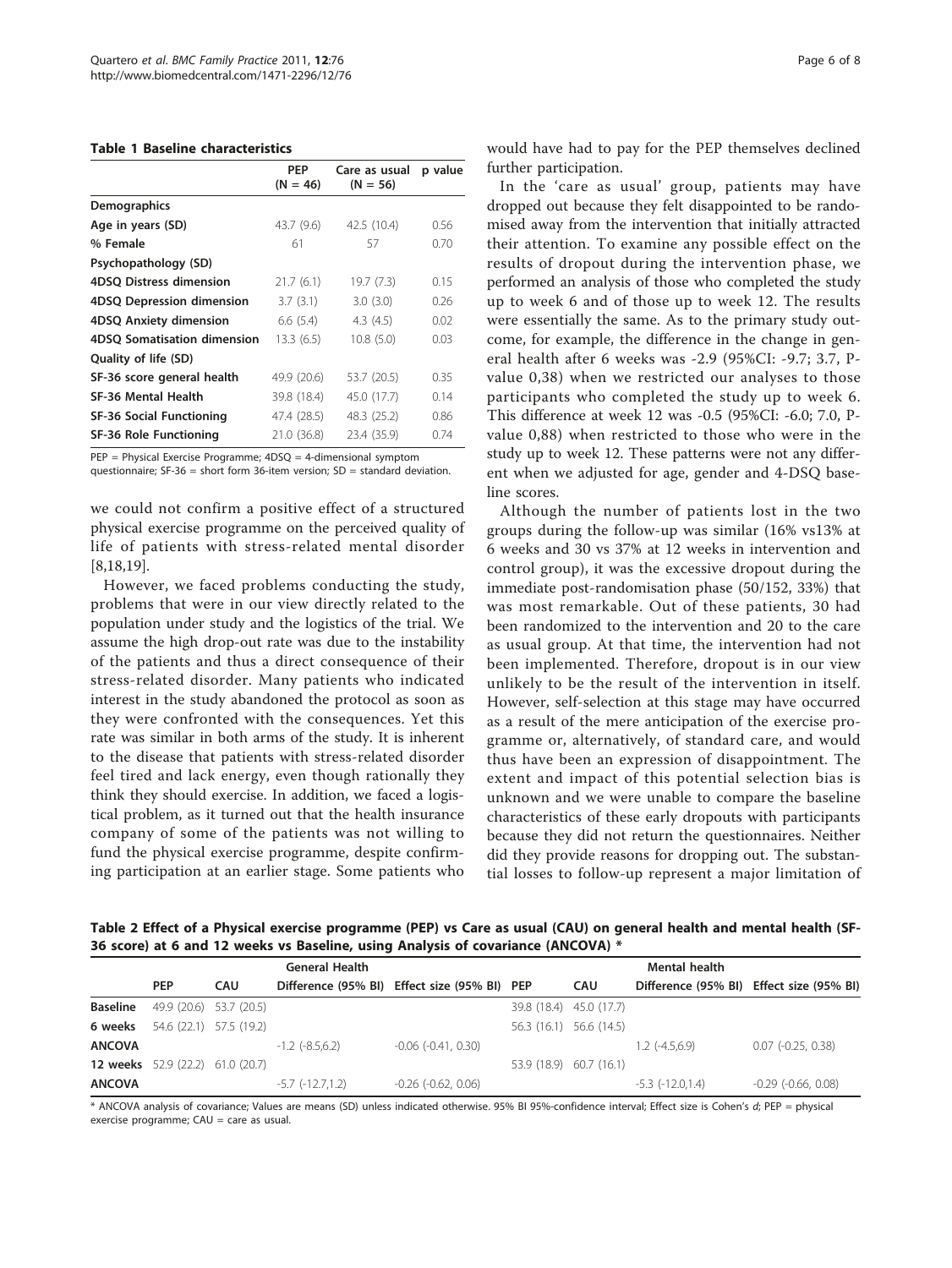|                 |            |                                         | Social functioning    |                                              |                         | Role functioning       |                                          |
|-----------------|------------|-----------------------------------------|-----------------------|----------------------------------------------|-------------------------|------------------------|------------------------------------------|
|                 | <b>PEP</b> | <b>CAU</b>                              |                       | Difference (95% BI) Effect size (95% BI) PEP | <b>CAU</b>              |                        | Difference (95% BI) Effect size (95% BI) |
| <b>Baseline</b> |            | 47.4 (28.5) 48.3 (25.2)                 |                       |                                              | 21.0 (36.8) 23.4 (35.9) |                        |                                          |
| 6 weeks         |            | 57.8 (23.2) 63.4 (21.4)                 |                       |                                              | 36.7 (42.7) 49.8 (44.6) |                        |                                          |
| <b>ANCOVA</b>   |            |                                         | $-5.4$ $(-13.8,3.1)$  | $-0.02$ $(-0.52, 0.12)$                      |                         | $-12.8$ $(-30.1, 4.5)$ | $-0.34(-0.80, 0.12)$                     |
|                 |            | <b>12 weeks</b> 60.1 (27.1) 69.9 (22.2) |                       |                                              | 37.4 (41.7) 62.3 (43.0) |                        |                                          |
| <b>ANCOVA</b>   |            |                                         | $-9.5$ $(-18.6,-0.5)$ | $-0.36$ $(-0.70, -0.02)$                     |                         | $-24.4$ $(-41.1,-7.8)$ | $-0.65$ ( $-1.09$ , $-0.21$ )            |
|                 |            |                                         |                       |                                              |                         |                        |                                          |

<span id="page-6-0"></span>Table 3 Effect of a Physical exercise programme (PEP) vs Care as usual (CAU) on social functioning and role functioning (SF 36 score) at 6 and 12 weeks vs Baseline, using Analysis of co-variance (ANCOVA) \*

\* ANCOVA analysis of covariance; Values are means (SD) unless indicated otherwise. 95% BI 95%-confidence interval; Effect size is Cohen's d; PEP = physical exercise programme; CAU = care as usual.

Table 4 Effect of a Physical exercise programme (PEP) vs Care as usual (CAU) on general health, mental health and social functioning (SF-36) at 6 and 12 weeks, after correction for age, gender, and all 4DSQ baseline scores

|                | General | General | Mental | Mental | <b>Social</b> | <b>Social</b> | Role        | Role        |
|----------------|---------|---------|--------|--------|---------------|---------------|-------------|-------------|
|                | health  | health  | health | health | functioning   | functioning   | functioning | functioning |
|                | 6 wk    | 12 wk   | 6 wk   | 12 wk  | 6 wk          | 12 wk         | 6 wk        | 12 wk       |
| $D -$<br>value | 0.87    | J.14    | 0.29   | 0.15   | 0.56          |               | 0.39        | 0.02        |

#### Table 5 Sick leave in intervention and control groups at 6 and 12 weeks

|                                  | of hours work |      | Mean absence from work, in % p-value for difference |
|----------------------------------|---------------|------|-----------------------------------------------------|
|                                  | <b>PEP</b>    | CAU  |                                                     |
| <b>6 weeks</b> 30.0<br>$N = 65$  |               | 297  | 0.98                                                |
| <b>12 weeks</b> 31.3<br>$N = 60$ |               | 25.7 | 0.59                                                |

Table 6 Mean (SD) distress score in intervention and control groups at 6 and 12 weeks

|                             | Mean distress score |            | p-value for difference |  |
|-----------------------------|---------------------|------------|------------------------|--|
|                             | <b>PEP</b>          | CAU        |                        |  |
| <b>Baseline</b><br>$N = 96$ | 21.4(6.1)           | 18.8(7.3)  | 0.08                   |  |
| 6 weeks<br>$N = 87$         | 15.2(7.6)           | 15.0(7.4)  | 0.89                   |  |
| 12 weeks<br>$N = 80$        | 13.7(7.8)           | 13.8 (8.0) | 0.97                   |  |

 $PEP = physical$  exercise programme;  $CAU = care$  as usual.

our study. Nevertheless, we consider it unlikely that bias due to dropout can explain our results completely.

The choice of our intervention may be questioned. We recruited our patients from 23 different general practices and at least as many physical therapists were involved in monitoring the PEP. It can be argued that the frequency, duration, intensity and nature of the exercise programme were too diverse to show a possible effect. However, it is not clear whether these variables have any influence on the recovery from SMD; indeed,

the neurobiological action of a PEP is altogether unclear. It is believed that in depressive disorders a PEP works by stimulating the production of neuropeptides and by neuroadaptation [[20\]](#page-7-0). In our study we pragmatically chose a PEP that could be adjusted to the patient's personal preferences, as long as the intensity was within the set limits of 50-85% of personal maximum, the duration was at least 30 min and the frequency was at least five times a week. Given the results of our study, we recommend a more uniform intervention in order to rule out any dilution from the effect of the type of exercise.

Due to the nature of the randomised interventions, neither the researcher nor the patients could be blinded. This may have caused some bias inherent to the use of self-report questionnaires.

# Conclusions

As we did not detect differences in improvement in any of the primary and secondary outcomes, and as we have evidence that dropout was not selective, we conclude from our findings that the effectiveness of referral to a physical therapist for structured physical exercise may be seriously questioned.

#### Acknowledgements

The Small Ailment Fund of the Dutch College of General Practitioners funded the project; the Dutch Ministry of Science ZONMW supports this fund. We would like to express our gratitude to the GPs who facilitated the data collection.

#### Author details

<sup>1</sup>Julius Center for Health Sciences and Primary Care, University Medical Center Utrecht, Utrecht, the Netherlands. <sup>2</sup>Department of Epidemiology and